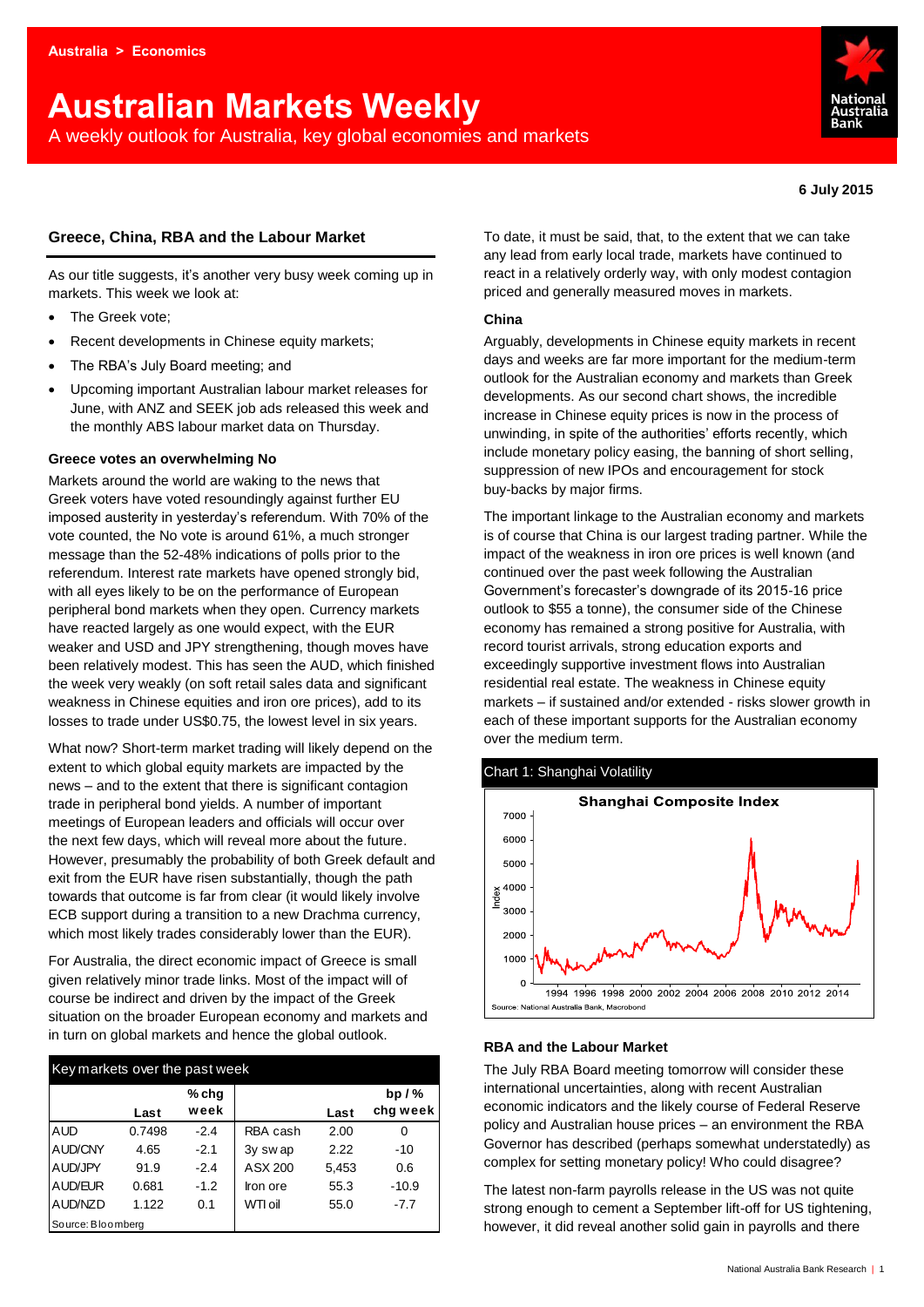are two further non-farm releases before that meeting, which should make clear that it is appropriate for the Fed to begin what is expected to be the slow process of interest rate normalisation at that meeting, absent a major global market disruption. The RBA anticipates that Fed tightening will assist the AUD to continue to decline, a trend that seems to have re-established in recent weeks and which we expect to continue. Slowly rising US interest rates are anticipated to continue the slow broad trend to higher Australian term rates, though stable cash rates in Australia, should relatively restrain the rise in Australian term rates.

NAB's central scenario and economic forecasts have not changed significantly in recent times: the Australian economy is experiencing very mixed conditions, with the mining sector retrenching due to lower prices and the completion of major investment projects, while the non-mining sector is making slow forward progress, with housing construction a major part of the story. This is producing very diverse outcomes by region, depending on the relative importance of mining to a particular state's economy or regions within a state, with WA in particular impacted, along with parts of Queensland and likely the Northern Territory in time, when major projects complete. NSW, Victoria and Tasmania, on the other hand, are enjoying relatively favourable and improving conditions.

For the most part, recent economic indicators have confirmed this broad scenario – and particularly the state divide in growth – though it must be said May retail trade data released on Friday was on the slower side of our expectations, while still revealing the aforementioned state divergences in growth. Anecdotal reports suggest more positive retail spending trends in June following the Government's small business measures in the budget, which boosted retail confidence sharply in the May NAB business survey.



This week's labour market data should provide a further update on these trends – with the labour market arguably providing the definitive bottom line on the combined impact and relative strength of these forces. Job ads have been strengthening in the non-mining states for some time, albeit continuing to weaken in WA, while exhibiting only slow growth in QLD



Chart 4: But weakening in WA



Chart 5: Employment growth has stabilised unemployment



and SA. Employment growth has similarly strengthened in the non-mining states, but has weakened in WA, but net, the quanta have been sufficient to see the unemployment rate stabilise (or even slightly decline) in recent months, quite different to the RBA's expectations. Given last month's outsized employment gains, some retracement is to be expected this month (we expect a decline of 17,000 m/m). Our interest will be focused most on whether job advertising continues to strengthen or not.

[ivan.colhoun@nab.com.au](mailto:ivan.colhoun@nab.com.au)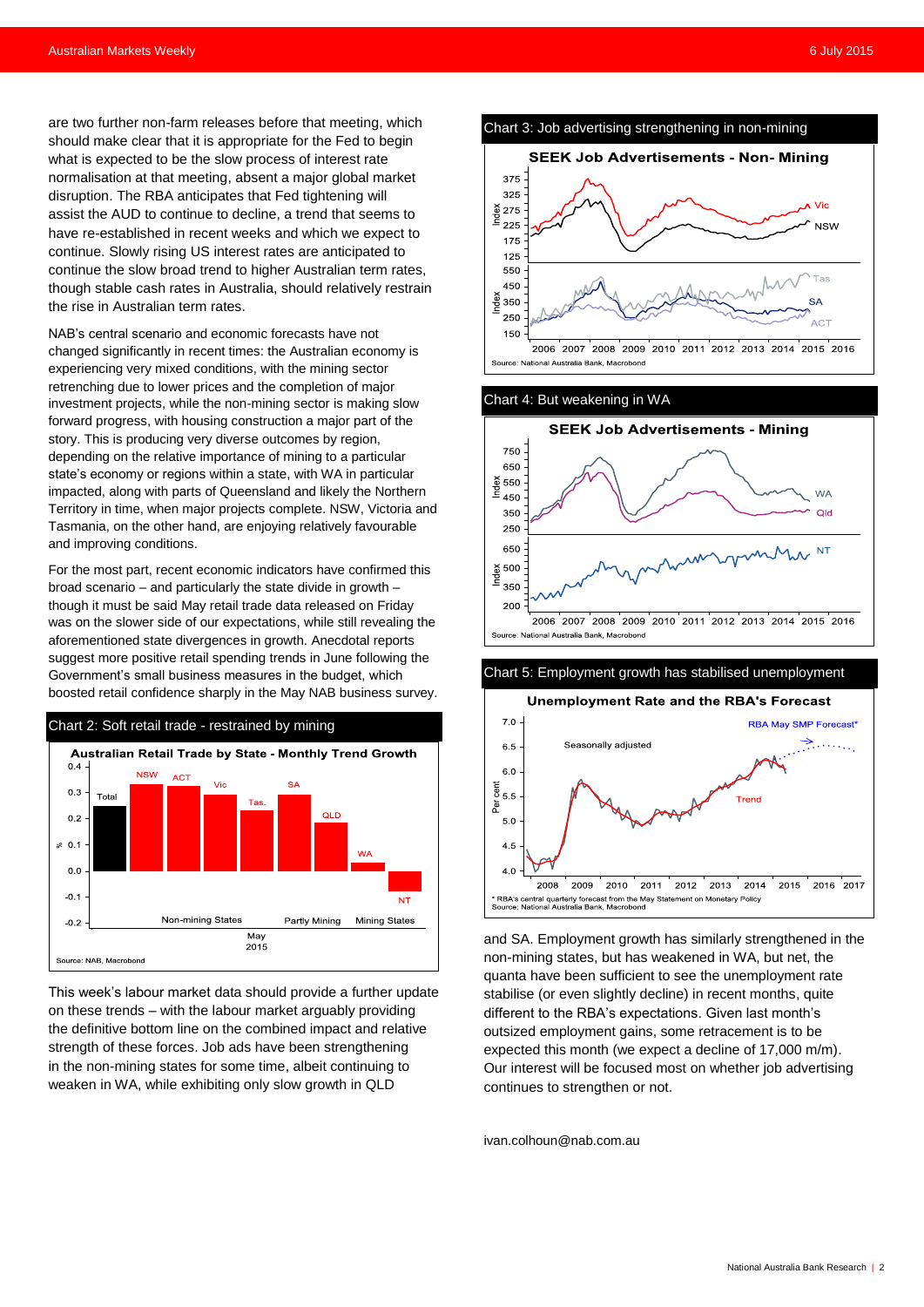## Calendar of Economic Releases

|                           | <b>Calendar of Economic Releases</b>                                                                          |                  |                 |                                             |        |                       |                |                |
|---------------------------|---------------------------------------------------------------------------------------------------------------|------------------|-----------------|---------------------------------------------|--------|-----------------------|----------------|----------------|
|                           |                                                                                                               | Time             | <b>NAB</b>      |                                             |        |                       |                |                |
|                           | <b>Country Economic Indicator</b>                                                                             | Period           | Forecast        | Consensus                                   | Actual | <b>Previous</b>       | <b>GMT</b>     | <b>AEST</b>    |
|                           | Monday, 6 July 2015                                                                                           |                  |                 |                                             |        |                       |                |                |
| AU<br>JN                  | TD Securities Inflation MoM/YoY<br>BoJ Governor Kuroda speaks                                                 | Jun              |                 |                                             |        | $0.3\%/1.4\%$         | 0.30<br>0.30   | 10.30<br>10.30 |
| AU                        | ANZ Job Advertisements MoM                                                                                    | Jun              |                 |                                             |        | 0.0%                  | 1.30           | 11.30          |
| NZ                        | NZ Treasury Main Economic Indicators                                                                          | Jun              |                 |                                             |        |                       | 2.00           | 12.00          |
| JN                        | Leading Index CI                                                                                              | May P            |                 | 106.3                                       |        | 106.4                 | 5.00           | 15.00          |
| GE<br>EС                  | Factory Orders MoM/YoY<br>Sentix Investor Confidence                                                          | May<br>Jul       |                 | $-0.1\%/4.1\%$<br>15.5                      |        | 1.4%/0.4%<br>17.1     | 6.00<br>8.30   | 16.00<br>18.30 |
| US                        | Markit US Services/Composite PMI                                                                              | Jun F            |                 | $54.9/$                                     |        | 54.8/54.6             | 13.45          | 23.45          |
| CA                        | <b>Bloomberg Nanos Confidence</b>                                                                             | $Jul-03$         |                 |                                             |        |                       | 14.00          | 0.00           |
| CA                        | Ivey Purchasing Managers Index SA                                                                             | Jun              |                 | 56                                          |        | 62.3                  | 14.00          | 0.00           |
| US<br>US                  | ISM Non-Manf. Composite<br>Labor Market Conditions Index Change                                               | Jun<br>Jun       |                 | 56.4<br>$\overline{2}$                      |        | 55.7<br>1.3           | 14.00<br>14.00 | 0.00<br>0.00   |
| CA                        | <b>Business Outlook Future Sales</b>                                                                          | 2Q               |                 |                                             |        | $\overline{4}$        | 14.30          | 0.30           |
| СA                        | BoC Senior Loan Officer Survey                                                                                | 2Q               |                 |                                             |        | 6.7                   | 14.30          | 0.30           |
|                           | Tuesday, 7 July 2015                                                                                          |                  |                 |                                             |        |                       |                |                |
| NZ<br>AU                  | <b>NZIER Business Opinion Survey</b><br>ANZ Roy Morgan Weekly Consumer Confidence Index                       | 2Q<br>$Jul-05$   | 10              |                                             |        | 23<br>116.3/2.0%      | 22.00          | 8.00<br>9.30   |
| AU                        | AiG Perf of Construction Index                                                                                | Jun              |                 |                                             |        | 47.8                  | 23.30<br>23.30 | 9.30           |
| AU                        | Oversease Arrivals and Departures                                                                             | May              |                 |                                             |        |                       | 1.30           | 11.30          |
| <b>AU</b>                 | <b>RBA Cash Rate Target</b>                                                                                   | Jul-07           | 2.00%           | 2.00%                                       |        | 2.00%                 | 4.30           | 14.30          |
| GE                        | Industrial Production SA MoM/YoY                                                                              | May              |                 | 0.1%/2.6%                                   |        | 0.9%/1.4%             | 6.00           | 16.00          |
| AU<br>UK                  | RBA Foreign Reserves<br>Industrial Production MoM/YoY                                                         | Jun<br>May       |                 | $-0.4\%/1.5\%$                              |        | \$A73.2B<br>0.4%/1.2% | 6.30<br>8.30   | 16.30<br>18.30 |
| CA                        | Int'l Merchandise Trade                                                                                       | May              |                 | $-2.5B$                                     |        | $-2.97B$              | 12.30          | 22.30          |
| US                        | <b>Trade Balance</b>                                                                                          | May              |                 | $-$ \$42.75B                                |        | $-$40.90B$            | 12.30          | 22.30          |
| US                        | JOLTS Job Openings                                                                                            | May              |                 | 5300                                        |        | 5376                  | 14.00          | 0.00           |
|                           | Wednesday, 8 July 2015                                                                                        |                  |                 |                                             |        |                       |                |                |
| NZ<br>UK                  | <b>Crown Financial Sattements</b><br>BRC Shop Price Index YoY                                                 | May<br>Jun       |                 |                                             |        | $-1.9%$               | 22.00<br>23.01 | 8.00<br>9.01   |
| AU                        | RBA's Mark Manning, Deputy Head of Payments Policy in panel                                                   |                  |                 | discussion at Secutities Finance Conference |        |                       | 23.40          | 9.40           |
| JN                        | <b>BoP Current Account Adjusted</b>                                                                           | May              |                 | ¥1329B                                      |        | ¥1274.2B              | 23.50          | 9.50           |
| JN                        | Trade Balance BoP Basis                                                                                       | May              |                 |                                             |        | $-4146.2B$            | 23.50          | 9.50           |
| JN                        | Bank Lending incl Trusts YoY                                                                                  | Jun              |                 |                                             |        | 2.60%                 | 23.50          | 9.50           |
| AU<br>AU                  | RBA Monthly Chart Pack<br>Economy Watcher's Survey: Current/Outlook                                           | Jun              |                 |                                             |        | 53.3/54.5             | 1.30<br>5.00   | 11.30<br>15.00 |
| EС                        | ECB's Coeure speaks in Frankfurt                                                                              |                  |                 |                                             |        |                       | 9.00           | 19.00          |
| US                        | <b>MBA Mortgage Applications</b>                                                                              | Jul-03           |                 |                                             |        | $-4.70%$              | 11.00          | 21.00          |
| CA                        | <b>Building Permits MoM</b>                                                                                   | May              |                 |                                             |        | 11.6%                 | 12.30          | 22.30          |
| JN                        | Eco Watchers Survey Current/Outlook                                                                           | Jun              |                 |                                             |        | 53.3/54.5             | 14.00          | 0.00           |
| US<br>US                  | U.S. Fed Releases Minutes from June 16-17 FOMC Meeting<br>Fed's Williams (v) Speaks on Outlook in Los Angeles |                  |                 |                                             |        |                       | 18.00<br>18.00 | 4.00<br>4.00   |
| US                        | <b>Consumer Credit</b>                                                                                        | May              |                 | \$18.5B                                     |        | \$20.541B             | 19.00          | 5.00           |
|                           | Thursday, 9 July 2015                                                                                         |                  |                 |                                             |        |                       |                |                |
| NZ                        | ANZ Truckometer Heavy MoM                                                                                     | Jun              |                 |                                             |        | $-1.1%$               | 22.00          | 8.00           |
| NZ<br>UK.                 | Card Spending Total MoM<br><b>RICS House Price Balance</b>                                                    | Jun<br>Jun       | 0.50%           | 0.50%<br>37%                                |        | 1.40%<br>34%          | 22.45<br>23.01 | 8.45<br>9.01   |
| JN                        | Machine Orders MoM/YoY                                                                                        | May              |                 | $-3.7\%/20.3\%$                             |        | 3.8%/3.0%             | 23.50          | 9.50           |
| AU                        | SEEK Job Ads (likely Thursday am)                                                                             | Jun              |                 |                                             |        | $-3.1%$               | 0.30           | 10.30          |
| <b>AU</b>                 | <b>Employment Change/Unemployment rate</b>                                                                    | Jun              | $-17K/6.1%$     | flat/6.1%                                   |        | 42.0K/6.0%            | 1.30           | 11.30          |
| <b>AU</b>                 | <b>Full/Part Time Employment Change</b>                                                                       | Jun              |                 |                                             |        | 14.7K/27.3K           | 1.30           | 11.30          |
| <b>AU</b><br>CН           | <b>Participation Rate</b><br>CPI/PPI YoY                                                                      | Jun<br>Jun       | 64.6%           | 64.7%<br>1.3%/-4.6%                         |        | 64.7%<br>1.2%/-4.6%   | 1.30<br>1.30   | 11.30<br>11.30 |
| <b>JN</b>                 | Machine Tool Orders YoY                                                                                       | Jun P            |                 |                                             |        | 15.0%                 | 6.00           | 16.00          |
| GE                        | <b>Current Account Balance</b>                                                                                | May              |                 | 15.0B                                       |        | 19.6B                 | 6.00           | 16.00          |
| US                        | Fed's Kocherlakota (nv) Speaks on Central Banks in Frankfurt                                                  |                  |                 |                                             |        |                       | 9.45           | 19.45          |
| UK                        | Bank of England Bank Rate                                                                                     | Jul-09           |                 | 0.50%                                       |        | 0.50%                 | 11.00          | 21.00          |
| CA<br>CA                  | <b>Housing Starts</b><br>New Housing Price Index MoM                                                          | Jun<br>May       |                 | 190K                                        |        | 201.7K<br>0.1%        | 12.15<br>12.30 | 22.15<br>22.30 |
| US                        | Initial Jobless Claims                                                                                        | Jul-04           |                 | 277K                                        |        | 281K                  | 12.30          | 22.30          |
| US                        | <b>Bloomberg Consumer Comfort</b>                                                                             | <b>Jul-05</b>    |                 |                                             |        |                       | 13.45          | 23.45          |
| US                        | Fed Governor Lael Brainard speaks                                                                             |                  |                 |                                             |        |                       | 14.15          | 0.15           |
| US                        | Fed's George (alt) Speaks on Economy in Stillwater, Oklahoma                                                  |                  |                 |                                             |        |                       | 17.00          | 3.00           |
| CН<br>СH                  | New Yuan Loans<br>Aggregate Financing                                                                         | Jun<br>Jun       |                 | For release<br>between 10 July & 15-July    |        |                       |                |                |
| СH                        | Money supply                                                                                                  | Jun              |                 | $15$ -Jun                                   |        |                       |                |                |
| Friday,                   | 10 July 2015                                                                                                  |                  |                 |                                             |        |                       |                |                |
| JN                        | PPI MoM/YoY                                                                                                   | Jun              |                 | $-0.1\%/2.2\%$                              |        | $0.3\%/ -2.1\%$       | 23.50          | 9.50           |
| AU<br>AU                  | Home Loans MoM, Owner-occupied Ioan # MoM<br>Investment Lending, value MoM                                    | May<br>May       |                 |                                             |        | 1.0%<br>2.6%          | 1.30           | 11.30<br>11.30 |
| AU                        | Owner-Occupier value MoM                                                                                      | May              |                 |                                             |        | 3.1%                  | 1.30<br>1.30   | 11.30          |
| JN                        | Consumer Confidence Index                                                                                     | Jun              |                 |                                             |        | 41.4                  | 5.00           | 15.00          |
| UK                        | <b>Trade Balance</b>                                                                                          | May              |                 | $-E2300$                                    |        | -£1202                | 8.30           | 18.30          |
| CA                        | Net Change in Employment/Unemployment rate                                                                    | Jun              |                 | -4.4K/6.9%                                  |        | 58.9K/6.8%            | 12.30          | 22.30          |
| NZ<br>US                  | REINZ House Sales YoY<br>Wholesale Inventories/Sales MoM                                                      | Jun              |                 | 0.3%/0.9%                                   |        | 21.6%<br>0.4%/1.6%    | 14.00          | 0.00<br>0.00   |
| US                        | Fed's Rosengren (alt) to Speak at 7th Annual Rocky Mountain Economic                                          | May              |                 |                                             |        |                       | 14.00<br>15.35 | 1.35           |
| <b>US</b>                 | Fed Chair Yellen Speaks on the US economic outlook in Cleveland                                               |                  |                 |                                             |        |                       | 16.30          | 2.30           |
|                           | <b>Upcoming Central Bank Interest Rate Announcements</b>                                                      |                  |                 |                                             |        |                       |                |                |
| Australia, RBA            |                                                                                                               | 7-Jul            | 2.00%           | 2.00%                                       |        | 2.00%                 |                |                |
| UK BOE                    |                                                                                                               | 9-Jul            | 0.50%           | 0.50%                                       |        | 0.50%                 |                |                |
| Japan, BoJ                |                                                                                                               | 15-Jul           | $0.0\% - 0.1\%$ | $0.0\% - 0.1\%$                             |        | $0.0\% - 0.1\%$       |                |                |
| Europe ECB<br>Canada, BoC |                                                                                                               | 16-Jul<br>16-Jul | 0.05%           | 0.05%                                       |        | 0.05%                 |                |                |
|                           | New Zealand, RBNZ                                                                                             | 23-Jul           | 3.00%           | 3.00%                                       |        | 0.75%<br>3.25%        |                |                |
|                           | US Federal Reserve                                                                                            | 30-Jul           |                 |                                             |        |                       |                |                |

**GMT: Greenwich Mean Time; AEST: Australian Eastern Standard Time**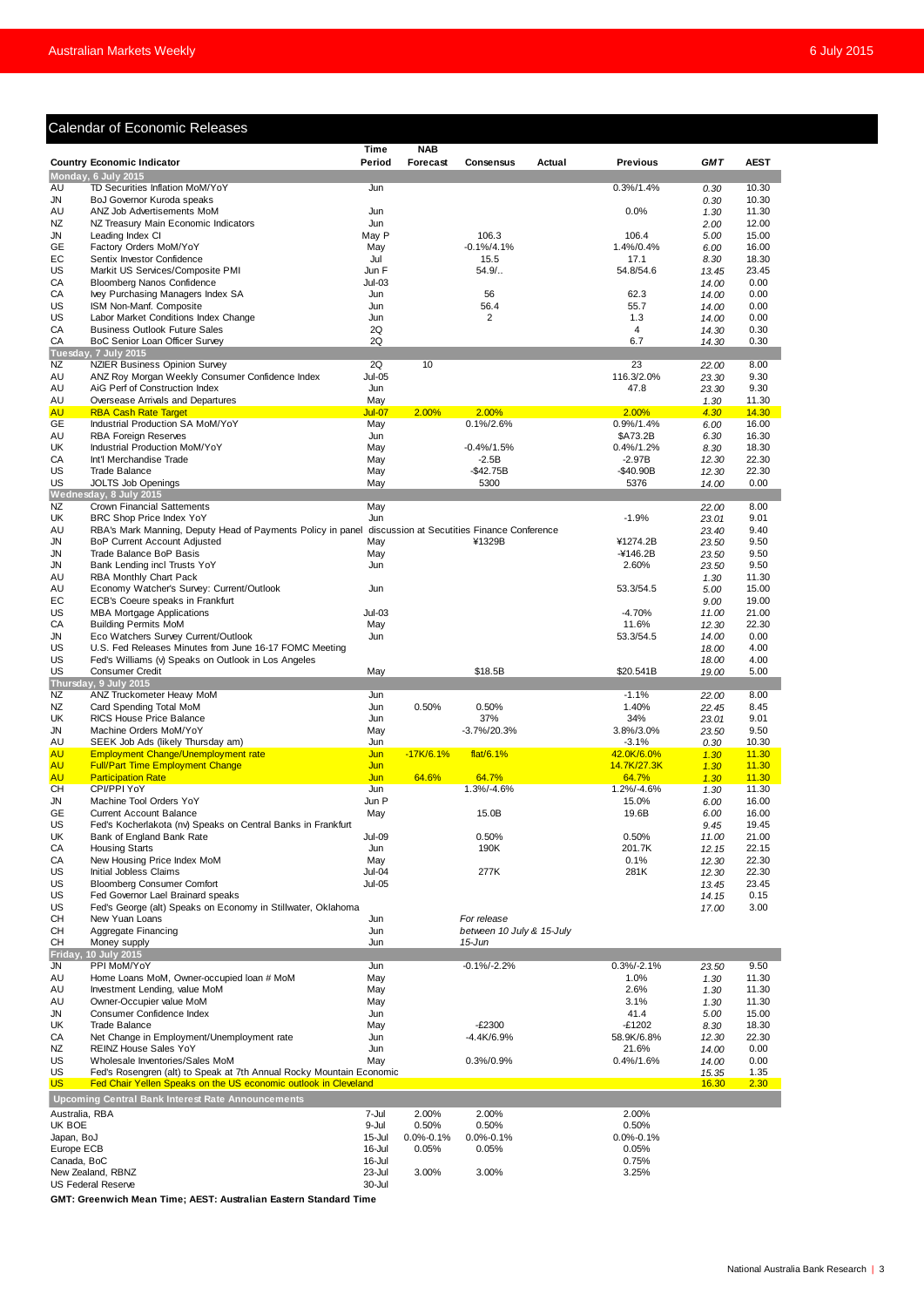#### Forecasts

| Forecasts                                                    |         |        |                 |         |        |                |        |        |        |                |        |                    |                |        |                |                |
|--------------------------------------------------------------|---------|--------|-----------------|---------|--------|----------------|--------|--------|--------|----------------|--------|--------------------|----------------|--------|----------------|----------------|
| Economic Forecasts                                           |         |        |                 |         |        |                |        |        |        |                |        |                    |                |        |                |                |
|                                                              |         |        | Annual % change |         |        |                |        |        |        |                |        | Quarterly % change |                |        |                |                |
|                                                              |         |        |                 |         | 2013   |                |        |        | 2014   |                |        |                    | 2015           |        |                |                |
| <b>Australia Forecasts</b>                                   | 2013    | 2014   | 2015            | 2016    | Q1     | Q <sub>2</sub> | Q3     | Q4     | Q1     | Q <sub>2</sub> | Q3     | Q4                 | Q <sub>1</sub> | Q2     | Q <sub>3</sub> | Q <sub>4</sub> |
| <b>Household Consumption</b>                                 | 1.7     | 2.5    | 2.5             | 2.7     | 0.3    | 0.4            | 0.8    | 0.6    | 0.5    | 0.7            | 0.5    | 0.8                | 0.5            | 0.5    | 0.5            | 0.7            |
| <b>Underlying Business Investment</b>                        | $-4.5$  | $-6.4$ | $-10.2$         | $-10.2$ | $-4.9$ | $-1.5$         | 0.8    | $-3.5$ | $-2.4$ | $-0.9$         | $-1.0$ | $-1.5$             | $-4.6$         | $-2.1$ | $-4.1$         | $-2.0$         |
| <b>Residential Construction</b>                              | 0.5     | 7.9    | 11.7            | 6.5     | $-2.7$ | 3.0            | 0.3    | 1.3    | 4.3    | 1.7            | $-1.2$ | 3.9                | 4.7            | 2.8    | 2.3            | 2.5            |
| <b>Underlying Public Spending</b>                            | 0.4     | 0.8    | 0.0             | 1.1     | 2.7    | $-0.2$         | $-0.5$ | 1.3    | 0.3    | 0.5            | $-1.4$ | 0.1                | 0.2            | 0.2    | 0.2            | 0.2            |
| Exports                                                      | 6.3     | 6.8    | 10.6            | 8.6     | 0.9    | 3.7            | $-0.6$ | 1.7    | 4.1    | $-1.6$         | 3.1    | 1.6                | 5.0            | 2.0    | 1.9            | 2.1            |
| Imports                                                      | $-1.8$  | $-1.6$ | 2.4             | 1.2     | $-3.3$ | 2.8            | $-1.4$ | $-0.5$ | $-2.5$ | 3.1            | $-1.2$ | $-1.6$             | 3.1            | 0.4    | $-0.2$         | 0.6            |
| Net Exports (a)                                              | 1.6     | 1.7    | 1.8             | 1.7     | 0.9    | 0.1            | 0.2    | 0.4    | 1.4    | $-0.9$         | 0.9    | 0.7                | 0.5            | 0.4    | 0.5            | 0.3            |
| Inventories (a)                                              | $-0.3$  | 0.0    | 0.1             | 0.0     | $-0.2$ | 0.3            | $-0.3$ | $-0.2$ | $-0.3$ | 0.9            | 0.1    | $-0.7$             | 0.5            | $-0.2$ | $-0.1$         | 0.1            |
| Domestic Demand - qtr%                                       |         |        |                 |         | $-0.1$ | 0.2            | 0.5    | 0.2    | 0.3    | 0.6            | $-0.4$ | 0.5                | 0.0            | 0.3    | 0.0            | 0.4            |
| Dom Demand - ann %                                           | 0.5     | 1.1    | 0.8             | 1.0     | 0.5    | 0.0            | 0.6    | 0.7    | 1.1    | 1.5            | 0.7    | 1.0                | 0.8            | 0.5    | 0.9            | 0.8            |
| Real GDP - qtr %                                             |         |        |                 |         | 0.3    | 0.7            | 0.4    | 0.8    | 1.0    | 0.6            | 0.3    | 0.5                | 0.9            | 0.6    | 0.4            | 0.8            |
| Real GDP - ann %                                             | 2.1     | 2.7    | 2.5             | 2.7     | 2.0    | 2.1            | 1.9    | 2.2    | 2.9    | 2.8            | 2.7    | 2.4                | 2.3            | 2.3    | 2.4            | 2.8            |
| CPI headline - qtr %                                         |         |        |                 |         | 0.4    | 0.4            | 1.2    | 0.8    | 0.6    | 0.5            | 0.5    | 0.2                | 0.2            | 0.5    | 0.8            | 0.9            |
| CPI headline - ann %                                         | 2.4     | 2.5    | 1.7             | 3.1     | 2.5    | 2.4            | 2.2    | 2.7    | 2.9    | 3.0            | 2.3    | 1.7                | 1.3            | 1.4    | 1.7            | 2.5            |
| CPI underlying - gtr %                                       |         |        |                 |         | 0.5    | 0.6            | 0.6    | 0.9    | 0.6    | 0.7            | 0.4    | 0.6                | 0.6            | 0.5    | 0.6            | 0.7            |
| CPI underlying - ann %                                       | 2.4     | 2.6    | 2.3             | 2.6     | 2.3    | 2.4            | 2.3    | 2.6    | 2.7    | 2.8            | 2.5    | 2.3                | 2.4            | 2.2    | 2.4            | 2.4            |
| Wages (Pvte WPI -ann %)                                      | 2.9     | 2.5    | 2.2             | 2.2     | 3.1    | 3.0            | 2.8    | 2.5    | 2.6    | 2.4            | 2.4    | 2.5                | 2.2            | 2.2    | 2.2            | 2.2            |
| Unemployment Rate (%)                                        | 5.7     | 6.0    | 6.3             | 6.3     | 5.6    | 5.7            | 5.7    | 5.9    | 5.8    | 6.0            | 6.2    | 6.1                | 6.2            | 6.3    | 6.3            | 6.4            |
| Terms of trade                                               | $-3.8$  | $-7.4$ | $-10.6$         | $-2.1$  | 1.0    | $-0.3$         | $-1.3$ | 0.4    | $-1.9$ | $-4.6$         | $-2.9$ | $-1.5$             | $-2.9$         | $-5.9$ | $-0.4$         | 1.2            |
| G&S trade balance, \$Abn                                     | $-10.4$ | $-9.2$ | $-21.8$         | $-4.7$  | $-3.0$ | $-2.8$         | $-3.3$ | $-1.3$ | 2.7    | $-5.1$         | $-4.0$ | $-2.7$             | $-3.7$         | $-7.6$ | $-6.3$         | $-4.2$         |
| % of GDP                                                     | $-0.7$  | $-0.6$ | $-1.3$          | $-0.3$  | $-0.8$ | $-0.7$         | $-0.9$ | $-0.3$ | 0.7    | $-1.3$         | $-1.0$ | $-0.7$             | $-0.9$         | $-1.9$ | $-1.5$         | $-1.0$         |
| Current Account (% GDP)                                      | $-3.3$  | $-2.8$ | $-3.1$          | $-2.0$  | $-3.3$ | $-3.4$         | $-3.6$ | $-3.1$ | $-1.9$ | $-3.6$         | $-3.1$ | $-2.5$             | $-2.7$         | $-3.6$ | $-3.3$         | $-2.7$         |
| Source: NAB Group Economics; (a) Contributions to GDP growth |         |        |                 |         |        |                |        |        |        |                |        |                    |                |        |                |                |

## **Exchange Rate Forecasts Global GDP Global GDP**

|                               | 6-Jul  | Sep-15 | <b>Dec-15</b> | Mar-16 | <b>Jun-16</b> | Sep-16 | Dec year                       | 2013   | 2014     | 2015                 | 2016 | Avge |
|-------------------------------|--------|--------|---------------|--------|---------------|--------|--------------------------------|--------|----------|----------------------|------|------|
|                               |        |        |               |        |               |        |                                |        |          |                      |      |      |
| <b>Majors</b>                 |        |        |               |        |               |        | Australia                      | 2.1    | 2.7      | 2.5                  | 2.7  | 3.4  |
| AUD/USD                       | 0.7503 | 0.76   | 0.74          | 0.73   | 0.73          | 0.75   | US                             | 2.2    | 2.4      | 2.3                  | 2.7  | 2.6  |
| NZD/USD                       | 0.6692 | 0.69   | 0.68          | 0.67   | 0.66          | 0.66   | Eurozone                       | $-0.4$ | 0.9      | 1.4                  | 1.8  | 1.5  |
| USD/JPY                       | 122.55 | 124    | 125           | 126    | 126           | 127    | UK                             | 1.7    | 2.8      | 2.2                  | 2.4  | 2.4  |
| EUR/USD                       | 1.1026 | 1.05   | 1.03          | 1.02   | 1.03          | 1.04   | Japan                          | 1.6    | $-0.1$   | 0.8                  | 1.3  | 0.8  |
| GBP/USD                       | 1.5560 | 1.46   | 1.45          | 1.44   | 1.43          | 1.44   | China                          | 7.7    | 7.4      | 7.1                  | 6.9  | 9.2  |
| USD/CNY                       | 6.2057 | 6.25   | 6.20          | 6.20   | 6.18          | 6.15   | India                          | 6.4    | 7.1      | 7.8                  | 8.0  | 6.6  |
| USD/CAD                       | 1.2599 | 1.24   | 1.22          | 1.21   | 1.20          | 1.19   | New Zealand                    | 2.3    | 3.3      | 2.8                  | 2.0  | 3.0  |
|                               |        |        |               |        |               |        | World                          | 3.3    | 3.3      | 3.2                  | 3.4  | 3.5  |
| <b>Australian Cross Rates</b> |        |        |               |        |               |        |                                |        |          |                      |      |      |
| AUD/JPY                       | 91.9   | 94     | 93            | 92     | 92            | 95     | <b>Commodity prices (\$US)</b> |        |          |                      |      |      |
| AUD/EUR                       | 0.6805 | 0.72   | 0.72          | 0.72   | 0.71          | 0.72   |                                | 6-Jul  | $Sep-15$ | Dec-15 Jun-16 Dec-16 |      |      |
| <b>AUD/GBP</b>                | 0.4822 | 0.52   | 0.51          | 0.51   | 0.51          | 0.52   | WTI oil                        | 55.01  | 55       | 55                   | 60   | 63   |
| AUD/NZD                       | 1.1212 | 1.10   | 1.09          | 1.09   | 1.11          | 1.14   | Gold                           | 1173   | 1150     | 1150                 | 1100 | 1070 |
| <b>AUD/CNY</b>                | 4.6561 | 4.75   | 4.59          | 4.53   | 4.51          | 4.61   | Iron ore                       | 55     | 60       | 60                   | 61   | 60   |
| AUD/CAD                       | 0.9453 | 0.94   | 0.90          | 0.88   | 0.88          | 0.89   | Hard cok. coal                 | 112    | 98       | 98                   | 95   | 94   |
| <b>AUD/CHF</b>                | 0.7075 | 0.75   | 0.75          | 0.76   | 0.75          | 0.00   | Thermal coal                   | 62     | 68       | 68                   | 68   | 68   |
|                               |        |        |               |        |               |        | Copper                         | 5748   | 6080     | 6080                 | 6260 | 6230 |

#### **Interest Rate Forecasts 6-Jul Sep-15 Dec-15 Mar-16 Jun-16 Sep-16 Aust rates** RBA Cash rate **2.00** *2.00 2.00 2.00 2.00 2.00* 3 month bill rate **2.15** *2.15 2.15 2.15 2.20 2.40* 3 Year Swap Rate **2.22** *2.4 2.6 2.8 2.9 3.2* 10 Year Swap Rate **3.29** *3.4 3.6 3.7 3.7 4.0* **Offshore Policy Rates** US Fed funds **0.25** *0.50 0.75 0.75 1.25 1.50* ECB refi rate **0.05** *0.05 0.05 0.05 0.05 0.15* BoE repo rate **0.50** *0.50 0.50 0.75 1.00 1.25* BoJ overnight call rate **0.10** *0.10 0.10 0.10 0.10 0.10* RBNZ OCR **3.25** *3.00 3.00 3.00 3.00 3.00* China 1yr lending rate **4.85** *4.60 4.60 4.60 4.60 4.60* China Reserve Ratio **18.5** *18.0 17.5 17.0 17.0 17.0* **10 Year Benchmark Bond Yields** Australia **2.93** *3.0 3.2 3.2 3.3 3.5* United States **2.28** *2.50 2.75 2.8 2.8 3.0* Europe/Germany **0.79** *0.4 0.6 0.7 0.8 0.0* 11.0 11.0 11.0 11.0<br>
12.0 **Year Benchmark Bond Yields**<br>
Australia 2.93 3.0 3.2 3.2 3.3 3.5<br>
United States 2.28 2.50 2.75 2.8 2.8 3.0<br>
Europe/Germany 0.79 0.4 0.6 0.7 0.8 0.0<br>
UK 2.00 2.0 2.1 2.2 2.4 0.0<br>
New Zealand 3.54 3 New Zealand **3.54** *3.7 3.9 4.0 4.0 4.2*

Sources: NAB Global Markets Research; Bloomberg; ABS

|             |        |        |      |      | 20 Yr |
|-------------|--------|--------|------|------|-------|
| Dec year    | 2013   | 2014   | 2015 | 2016 | Avge  |
| Australia   | 2.1    | 2.7    | 2.5  | 2.7  | 3.4   |
| US          | 2.2    | 2.4    | 2.3  | 2.7  | 2.6   |
| Eurozone    | $-0.4$ | 0.9    | 1.4  | 1.8  | 1.5   |
| UK          | 1.7    | 2.8    | 2.2  | 2.4  | 2.4   |
| Japan       | 1.6    | $-0.1$ | 0.8  | 1.3  | 0.8   |
| China       | 7.7    | 7.4    | 7.1  | 6.9  | 9.2   |
| India       | 6.4    | 7.1    | 7.8  | 8.0  | 6.6   |
| New Zealand | 2.3    | 3.3    | 2.8  | 2.0  | 3.0   |
| World       | 3.3    | 3.3    | 3.2  | 3.4  | 3.5   |

| <b>Commodity prices (\$US)</b> |       |      |                             |      |      |  |  |  |  |  |
|--------------------------------|-------|------|-----------------------------|------|------|--|--|--|--|--|
|                                | 6-Jul |      | Sep-15 Dec-15 Jun-16 Dec-16 |      |      |  |  |  |  |  |
| WTI oil                        | 55.01 | 55   | 55                          | 60   | 63   |  |  |  |  |  |
| Gold                           | 1173  | 1150 | 1150                        | 1100 | 1070 |  |  |  |  |  |
| Iron ore                       | 55    | 60   | 60                          | 61   | 60   |  |  |  |  |  |
| Hard cok. coal                 | 112   | 98   | 98                          | 95   | 94   |  |  |  |  |  |
| Thermal coal                   | 62    | 68   | 68                          | 68   | 68   |  |  |  |  |  |
| Copper                         | 5748  | 6080 | 6080                        | 6260 | 6230 |  |  |  |  |  |
| Japan LNG                      | 9.9   | 11.0 | 11.0                        | 11.0 | 11.0 |  |  |  |  |  |